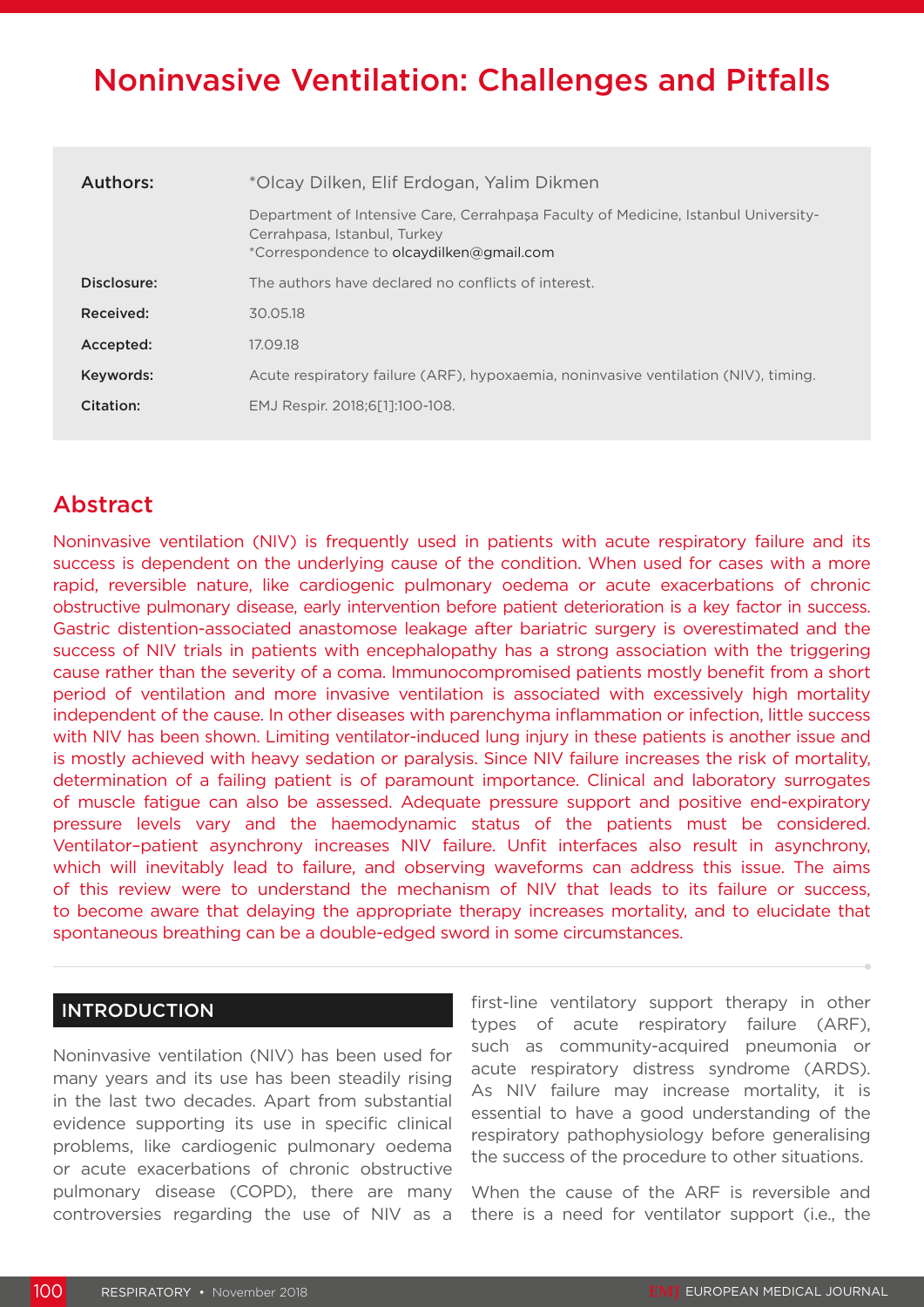patient shows signs of muscle fatigue), NIV is often initiated. It can be used to avoid intubation and its complications, to reduce work of breathing (WOB), to prevent atelectasis, to assist the failing heart, and to enable time for the treatment of the underlying disease.<sup>1</sup> However, reverting from spontaneous negativepressure ventilation to positive-pressure ventilation (PPV) has its consequences, and the underlying pathology of the ARF is a significant factor in the success of NIV.

## POSITIVE-PRESSURE VENTILATION AND HEART–LUNG INTERACTIONS

Traditionally, the lung can be divided into three Zones of West; although this is an oversimplification and there are many more factors influencing ventilation and perfusion in the lungs, it is helpful to understand and predict changes with interventions.2 In Zone 1, there is ventilation but no perfusion, which is termed dead space ventilation. In a healthy lung, there is no Zone 1 and most of the lung consists of Zone 3, so perfusion in the lungs is independent of the pressure within the alveoli. PPV increases alveolar pressure and may enlarge Zone 1, thus leading to dead space ventilation. NIV, especially with full face masks, also increases apparatusassociated dead space.<sup>3</sup> These two factors may lead to CO<sub>2</sub> accumulation, which may not be overcome by increased minute ventilation. In situations when the respiratory pattern becomes rapid and shallow, this also must be considered.

PPV also induces right ventricular (RV) dilatation and increases its afterload, thus increasing the work performed by the RV. In cases where RV workload has risen, like pulmonary thromboembolism, pulmonary hypertension, or an RV infarct, one must be careful about the deleterious effects of PPV. Hypoxaemic pulmonary vasoconstriction also increases pulmonary vascular resistance (PVR) and RV workload, so a precise balance between these two endpoints must be considered.<sup>4</sup>

PVR has two main components, alveolar vessels and extra-alveolar vessels, and is lowest at the functional residual capacity. Below this volume, towards residual capacity, hypoxaemic pulmonary vasoconstriction increases together with PVR and, with increasing lung volume, the alveolar pressure increases and compresses the alveolar vessels, again increasing PVR.

Increases in intrathoracic pressure are reflected as an increase in right atrial pressure, and this impedes venous return to the heart. Decreased venous return to the right ventricle decreases left ventricular preload, which may reduce the cardiac output of the left ventricle. Increased PVR and RV dilatation push the interventricular septum against the left ventricle, impairing its preload further. Therefore, in haemodynamically unstable patients, instituting PPV may lead to circulatory collapse. Adequate hydration can limit these effects, but a strict negative fluid balance may be harmful to these patients because West Zone 3 becomes West Zone 2, which makes alveolar perfusion dependent on alveolar pressure, increasing the ventilation– perfusion mismatch further.5

## CHRONIC OBSTRUCTIVE PULMONARY DISEASE

Acute exacerbations of COPD patients have an increased WOB, muscle fatigue, and respiratory acidosis. The pressure support delivered with NIV helps to unload respiratory muscles, and the external positive end-expiratory pressure (PEEP) applied to the lung assists the patient to overcome intrinsic PEEP (iPEEP). Mechanisms leading to iPEEP include an increased time constant for expiration due to expiratory flow limitation in COPD patients and a short expiratory time resulting from the higher respiratory rate. Inability to exhale the volume in the alveoli leads to dynamic hyperinflation, which disrupts respiratory mechanics. When the patient initiates a breath, first the excess alveolar pressure must be overcome, then a negative pressure must be generated to create a gradient between the airway, referred to as zero pressure in a spontaneously breathing subject, and the alveoli, allowing gas flow to the lungs. This extra load leads to respiratory muscle fatigue and is a significant contributor to increased WOB in COPD patients. External PEEP application may reduce the gradient between intra-alveolar pressure and the airway opening pressure. In a patient with an iPEEP of 10 cm H<sub>2</sub>O and a PEEP of 5 cm  $H<sub>2</sub>O$ , the patient must first level their excess pressure with the airway opening pressure (assumed to be 5 cm  $H<sub>2</sub>O$ ) when the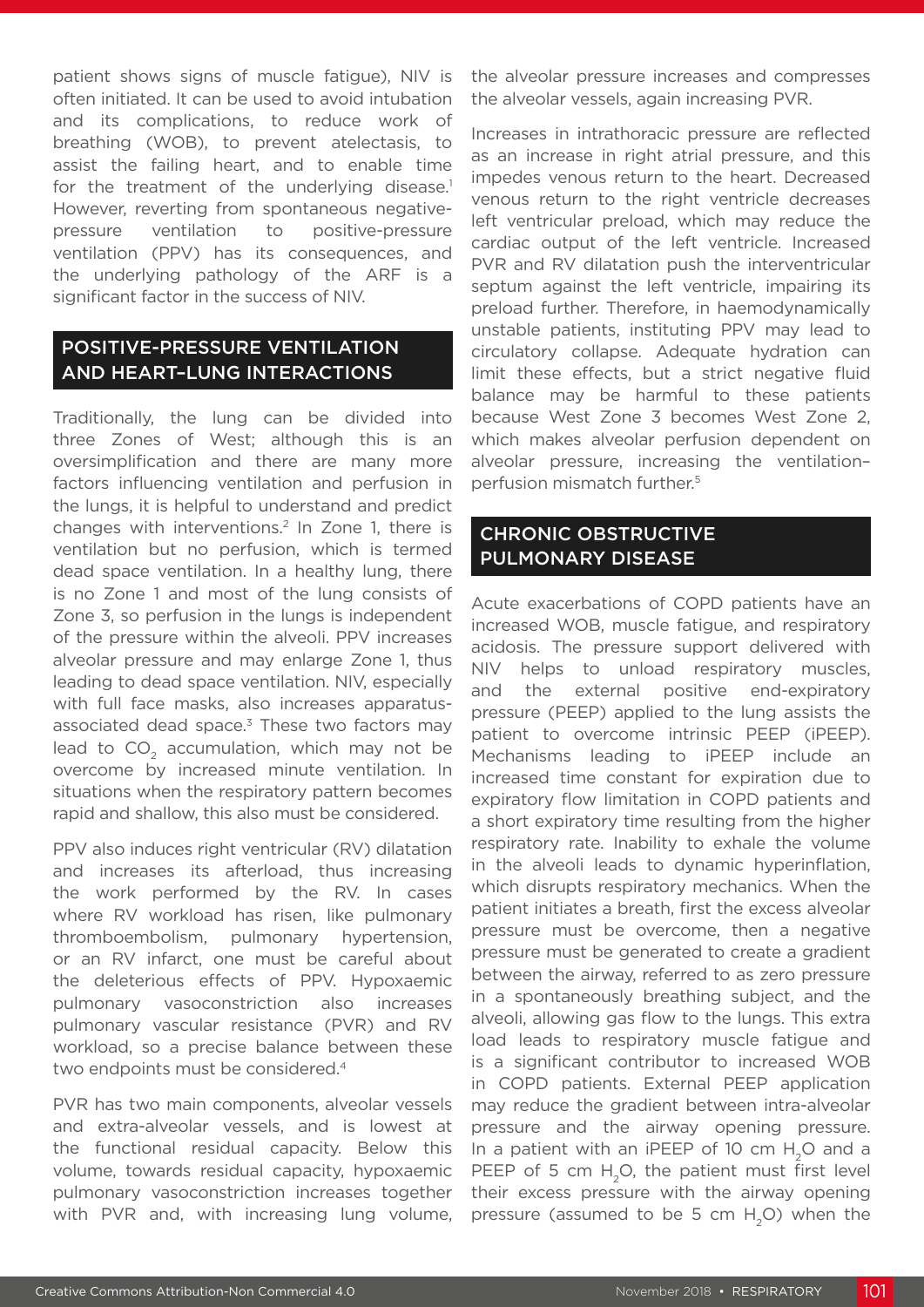ventilator is still in the expiratory phase and is thus unable to assist. If external PEEP is increased to  $8 \text{ cm}$  H<sub>2</sub>O, the new gradient between the intra-alveolar pressure and airway opening pressure becomes smaller. In this way, applying external PEEP to assist patients in initiating a breath is a common method. iPEEP is measured in a no-flow state, namely with expiratory hold, and is hard to perform in a spontaneously breathing patient. Thus, observing the expiratory flow waveform and the point where the patient initiates a breath, and its distance from the zero line, will help identify internal PEEP and its response to external PEEP. Other than this, changing pressure support levels and/or mandatory ventilation frequency or the I:E ratio will also address this issue. It is important to keep in mind that applying external PEEP to assist the patient in triggering the ventilator does not modify the dynamic hyperinflation unless a greater external PEEP value than iPEEP is set. If a higher external PEEP is used, this will increase dynamic hyperinflation and can exacerbate the working conditions of the respiratory muscles.<sup>6</sup> It is evident that a 'one size fits all' level of 5 cm H<sub>2</sub>O PEEP will have a different effect on every patient and must be titrated. Analysing flow waveforms on the ventilators would address this issue.

In a large retrospective study, NIV was associated with better outcomes compared to invasive mechanical ventilation (IMV) in acute exacerbations of COPD.<sup>7</sup> On the contrary, another study of 9,716 COPD patients in the UK showed higher mortality in NIV patients.<sup>8</sup> The investigators emphasised the importance of careful patient selection with milder respiratory acidosis and early start of therapy; severe acidosis (i.e., pH <7.26) and delayed treatment initiation led to NIV failure. Other risk factors associated with NIV failure were weak cough reflex and excessive secretions, hypercapnic coma, and patient–ventilator asynchrony.9

COPD without acidosis should not be treated with NIV to prevent the development of acidosis. and the mainstay of the therapy should be medical.10 A group of patients with COPD presenting with a recent onset of shortness of breath with mild acidosis (i.e., pH >7.30) were randomised to a standard therapy of inhaled beta-agonists, inhaled ipratropium, and/or steroids, or to NIV therapy; there was

no reduction in worsening respiratory distress rate, though there were crossovers in the study. The authors also showed an almost 50% intolerance to NIV sessions. This study suggests that without overt respiratory distress or severe respiratory acidosis, initiation of NIV has no advantage over conventional medical therapy.<sup>11</sup>

#### ENCEPHALOPATHY

Due to a lack of airway protective reflexes and co-operation, severe hypercapnic encephalopathy is considered a contradiction to NIV. Milder hypercapnic encephalopathy in patients with COPD exacerbations (Glasgow coma scale [GCS] >10) can rapidly improve with NIV; however, a lower GCS, an APACHE II score ≥29, a respiratory rate ≥30, and a pH <7.25 on admission have been shown to have a risk of failure >70%.12 Pressure control ventilation or a high back-up rate can be used to reach the desired alveolar ventilation. Also, more CO<sub>2</sub> binds to haemoglobin at lower oxygen saturation, increasing the CO<sub>2</sub>-carrying ability of the venous blood. This is known as the Haldane effect and means that blood oxygen saturation levels of 88-92% should be targeted.<sup>13</sup>

In other types of encephalopathies with hypercarbia, such as neuromuscular diseases associated with respiratory failure, the following must be considered before initiating NIV therapy: ability to clear secretions, the absence of agitation or agitations managed with conscious sedation, and expertise in NIV.<sup>14</sup> A study conducted by Díaz et al.<sup>15</sup> showed even higher success in patients with GCS ≤8 compared to GCS >8. However, the groups were not homogenous, and the more comatose patients had more NIV-responsive diseases like COPD (69.5% versus 25.5%). Overall, the outcome of NIV therapy in encephalopathy is dependent on the underlying cause rather than the level of encephalopathy.

#### CARDIOGENIC PULMONARY OEDEMA

Acute respiratory failure in cardiogenic pulmonary oedema (CPO) is due to muscle fatigue induced by an increase in WOB resulting from sudden flooding of the alveoli, an increase in airway resistance, a drop in the lung volume,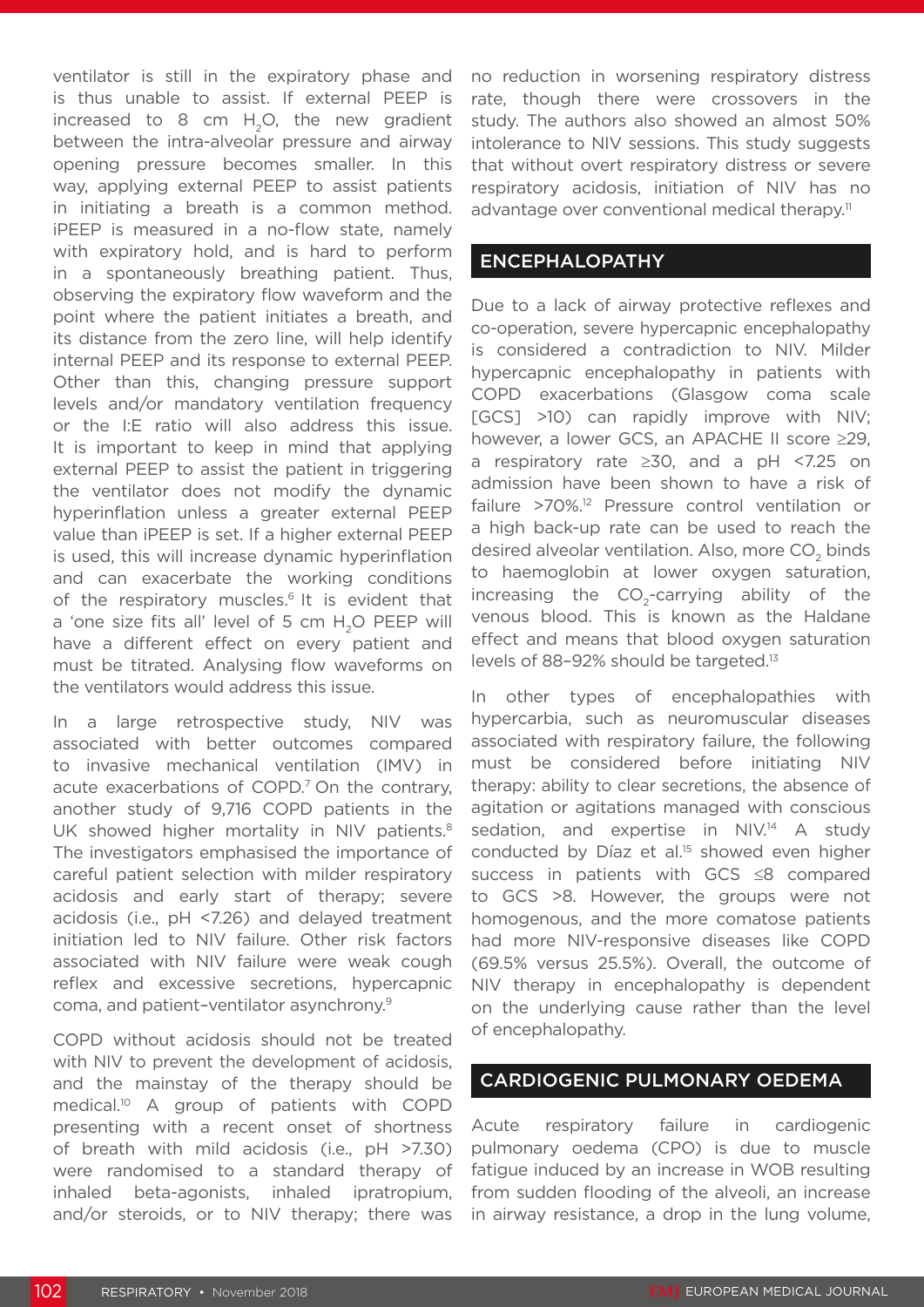and a decrease in oxygen diffusion capacity. Application of PEEP recruits alveoli, decreases venous return, and decreases left ventricular afterload, improving stroke volume. These are translated into a favourable effect and NIV is therefore recommended. In CPO, NIV is associated with a reduced need for intubation and decreased mortality.<sup>16</sup> In addition, NIV in patients with acute coronary syndrome and ARF is not associated with an increased risk of cardiopulmonary events when compared with medical care.<sup>17</sup>

The ventilation mode, whether continuous positive airway pressure (CPAP) or bilevel positive airway pressure, is dependent on the underlying cause. Hypercapnic patients can benefit from increased alveolar ventilation and CPAP is effective in hypoxaemic patients, though a typical clinical presentation is uncommon. The superiority of one mode over the other has not been shown and the choice should be made separately for every patient.<sup>17</sup>

#### IMMUNOCOMPROMISED PATIENTS

A variety of conditions can affect immunocompromised patients and lead to ARF, such as opportunistic infections, drug-induced toxicity, and malignancy-related pulmonary damage. Immunocompromised patients are considered high-risk and extremely high mortality is associated with IMV; therefore, irrespective of the cause of the ARF, these patients may benefit from a trial of NIV to avoid complications related with IMV.18 However, a study including 115 ARF patients showed that a high-flow nasal cannula was associated with better outcomes compared to NIV. The authors associated this result with better patient tolerance and an absence of ventilatorinduced lung injury (VILI).19

#### HYPOXAEMIC RESPIRATORY FAILURE

The response to NIV in hypoxaemic ARF patients can change with the underlying cause and comorbidities. In pneumonia patients without previous history of cardiac or pulmonary diseases, NIV was associated with a faster improvement compared to oxygen therapy in the arterial oxygen partial pressure  $(PaO<sub>2</sub>)$ : fractional inspired

oxygen  $(FiO<sub>2</sub>)$  ratio and a reduced intubation rate.<sup>20</sup> However, the higher mortality rate in the rescue noninvasive group showed that delaying therapy worsens outcome. Another study also found improvement in oxygenation with NIV in community-acquired pneumonia patients compared to standard oxygen therapy, but oxygenation levels declined as soon as the NIV was stopped.<sup>21</sup> It is possible that applying CPAP to lungs recruited collapsed alveoli caused by the inflammatory process and exudative flooding; however, once the positive pressure was removed, this effect was lost. The authors suggested that CPAP should be applied over longer intervals to allow time for antibiotics to have an effect.<sup>22</sup>

In patients with comorbidities, success rates were higher than the former group.<sup>22</sup> On the contrary, no reduction in mortality or length of hospital stay compared to venturi mask was found in another study in patients with community-acquired pneumonia.23 Concern in these patients comes from higher mortality associated with NIV failure compared with immediate IMV.<sup>22</sup> Patients should be selected with utmost caution and immediate IMV should be performed if the NIV fails to achieve the target (i.e., improved oxygenation).

Patients with ARDS also have a high rate of NIV failure, and the pressure levels needed to treat ARDS can be an indication for IMV. In an early study conducted in hypoxaemic patients, CPAP slightly improved oxygenation compared to oxygen therapy alone. $24$  The authors also suggested that the assessment of oxygenation at 1 hour of therapy (i.e.,  $PaO<sub>2</sub>:FiO<sub>2</sub>$  <200) can be used as a marker of severity.<sup>24</sup>

If NIV is selected for ventilatory support in hypoxaemic ARF patients, appropriate PEEP levels must be applied. There is great debate regarding what the appropriate PEEP level is, and the clinician must choose one of the several conflicting results from the studies conducted on this topic.25,26 Higher PEEP levels increase leaks and patient discomfort. It is also suggested that NIV should be reserved for patients with milder hypoxaemia (i.e., PaO<sub>2</sub>:FiO<sub>2</sub> > 200).<sup>27</sup> NIV in this setting was associated with higher tidal volumes compared to IMV. Also, lower PEEP levels were applied in the NIV group, which can be adjusted to a certain limit, compared to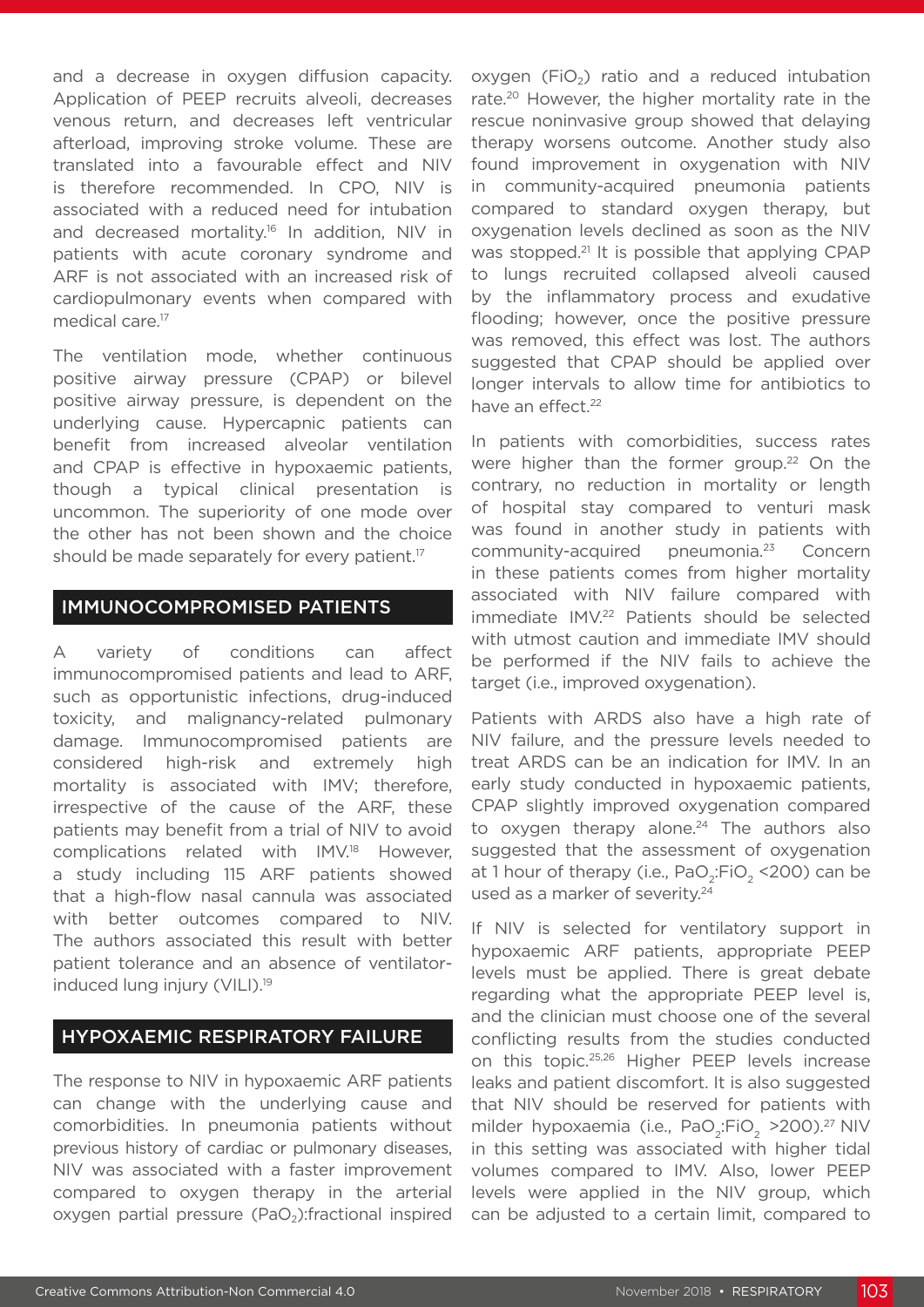invasive ventilation. This leaves increasing  $FiO<sub>2</sub>$ as the only option to improve oxygenation. The result was higher mortality in NIV failure patients compared to severe ARDS patients managed with invasive ventilation.<sup>27</sup> Also, a high tidal volume after 1 hour of NIV therapy was independently associated with mortality at Day 90.28

Higher PEEP application in NIV is linked with poor patient tolerance and increased leaks through the interface. The helmet interface has been used to address the problems of face mask application in hypoxaemic patients. In a study by Patel et al., $29$  the helmet interface was shown to significantly reduce intubation rates (by >40%) and mortality compared to a face mask in hypoxaemic respiratory failure patients. The authors attributed this effect to continuous and better application of higher PEEP rates, though the difference between the groups was only modest (8 cm versus 5 cm  $H<sub>2</sub>O<sub>29</sub>$ 

## NONINVASIVE VENTILATION AND LUNG INJURY

When the underlying pathology necessitating support is an injured lung, some receptors, such as the juxtacapillary receptors or central and peripheral chemoreceptors, may stimulate the respiratory drive.<sup>30</sup> Whereas a healthy lung can tolerate considerable increases in tidal volume, as seen in exercise, lungs with pre-existing injury are susceptible to VILI.<sup>31</sup> Ventilation-induced lung injury can be divided into two categories: VILI and patient self-inflicted lung injury.<sup>31</sup> The concept of 'baby lung' is well established and measures have been taken to reduce the overdistention of the already-aerated alveoli. Protective ventilation with lower tidal volumes according to body weight can limit this overdistention, though it is an indication of a patient's healthy lung size. Limiting driving pressure (the ratio of tidal volume to respiratory system compliance) also reduced mortality in ARDS patients.<sup>32</sup> The transpulmonary pressure (TPP) is the alveolar pressure minus the intrapleural pressure and increases in TPP can lead to VILI.<sup>33</sup> The TPP swings are similar for a given tidal volume, whether controlled, spontaneous, or partially assisted.<sup>31</sup> In an inhomogeneous lung, the TPP swings can be

regionally different $34$  and they are not always well reflected by a global measurement of tidal volume or TPP. A strong patient effort in patients with a higher respiratory drive may lead to the pendelluft phenomenon, which over-distends the more compliant alveoli.<sup>35</sup> Limitation of tidal volumes may reduce lung injury, but this is hard to accomplish in severe patients. Moreover, in controlled ventilation, alveolar pressure is higher than the end-expiratory pressure during most of the respiratory cycle. This is not the case in spontaneous breathing, during which the alveolar pressure can drop below the endexpiratory pressure. With the increased vascular permeability seen in patients with injurious lung, thus having a higher respiratory drive, it increases the risk of pulmonary oedema. $36$ Therefore, these findings show that spontaneous breathing with higher tidal volumes can amplify lung injury, hence this is termed patient self-inflicted lung injury.<sup>31</sup>

Assisted spontaneous breathing has many advantages compared to controlled ventilation, including preserved diaphragmatic activity, $37$ better ventilation-perfusion distribution,<sup>38</sup> better haemodynamics,<sup>39</sup> and a reduced need for sedatives. $31$  On the other hand, the potential of increased respiratory drive to harm the lungs has been described in experimental conditions,40 and research has shown a reduced mortality in controlled ventilation patients.<sup>41</sup> Decreased ventilator dys-synchrony, decreased respiratory drive, reduced atelectotrauma, and direct anti-inflammatory effects of cisatracurium were proposed to explain these findings. Also, in a recent study, the use of neuromuscular blockade resulted in decreased inflammatory markers, which was partly attributed to a reduction in epithelial and endothelial injury.<sup>42</sup> While the use of neuromuscular blockade should be considered in severely hypoxaemic patients, relevancy of injured lung and increased alveolar stress are important. All these proposed mechanisms also apply to milder patients with lung injury, in whom NIV may be considered as a favourable intervention. The risks of patient self-inflicted lung injury should be weighed against the short and long-term consequences of heavy sedation and paralysis.<sup>43</sup>

In a study conducted in subjects with acute hypoxaemic respiratory failure, patients failing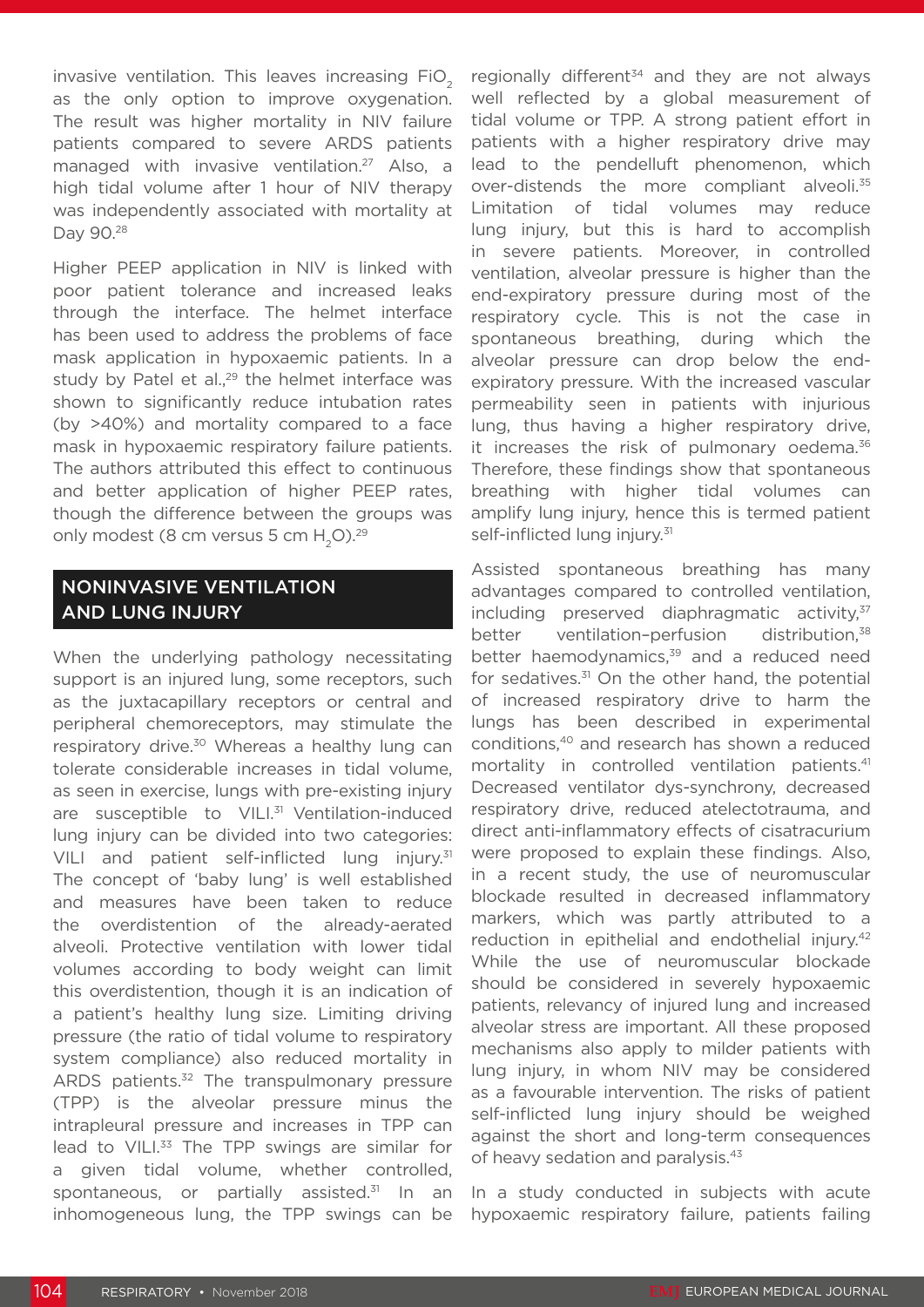NIV have been shown to have higher tidal volumes.44 Controlling tidal volume in these patients is almost impossible without high levels of sedation and often paralysis, which is mostly achieved with invasive ventilation.

Respiratory drive is sometimes assessed through respiratory rate, though it is not reliable. A high respiratory drive can be evaluated by oesophageal manometry, diaphragm ultrasound, electrical activity, electromyography, or by asking the patient if they have 'air hunger'.30

Recently, the 'mechanical hypothesis' was put forward.45 In an inhomogeneous lung caused by inflammatory oedema, the forces acting on alveoli with different elasticity can be entirely different and the TPP can be doubled in these injured regions. Decreasing the inhomogeneity can be achieved by two manoeuvres: prone positioning and/or PEEP.<sup>46</sup> The former is clearly indicated in moderate-to-severe ARDS, and it is usually performed with IMV. Prone positioning with NIV was applied with success, though it has many limitations and needs specific expertise.<sup>47</sup> PEEP may decrease lung inhomogeneity through limiting lung collapse, increasing lung volume and, thus, reducing WOB.48 On the other hand, increasing PEEP also increases the mechanical power applied to the lung parenchyma, facilitating VILI.<sup>45</sup> It can also disturb the perfusion. Indeed, it is known that cardiac output and shunt are related; a decrease in cardiac output decreases the shunt.<sup>49</sup> An increase in PaO<sub>2</sub> but a reduction in SvO<sub>2</sub> with PEEP increases shows that the improvement in oxygenation is not related to the recruitment of the collapsed alveoli.<sup>50</sup>

## COMPLICATIONS OF NONINVASIVE VENTILATION

One of the complications of NIV is gastric distention, but it is likely to be overestimated. The tone of upper and lower oesophageal sphincters in a healthy person are 40 cm H<sub>2</sub>O and 32 cm  $H<sub>2</sub>O$ , respectively.<sup>51</sup> The fear of starting NIV after bariatric surgery is justified by gastric distention and anastomose leakage and supported by few case reports.<sup>52</sup> In a review which included 11 studies of 5,801 patients undergoing bariatric surgery, 1,293 (22%) of patients received PPV and only 11 cases of anastomose leak were reported, yielding a rate of 0.8%, which was the same as in patients who did not receive PPV.53

Other studies have shown no relation between anastomose leakage and NIV after bariatric surgery in obstructive sleep apnoea syndrome patients.54,55 Nevertheless, sphincters may not function properly in some patients and can be as low as 11 cm  $H<sub>2</sub>O<sub>56</sub>$  Caution to high airway pressure is advocated in these patients.

Skin breakdown is a frequent complication of NIV and has been reported to occur in up to 48% of NIV patients.<sup>57</sup> It ranges from transient erythema to skin necrosis and increases a patient's intolerance to a mask. The use of total face masks or helmets and interchanging between different types of masks are suggested if an NIV session will be long.<sup>58</sup>

| Problem                               | Justification                                             |
|---------------------------------------|-----------------------------------------------------------|
| Neurologic disorders                  | Reduced respiratory drive<br>Risk of aspiration           |
| Unstable haemodynamics                | Risk of collapse                                          |
| Deformities or recent facial surgery  | Helmet interface can be used                              |
| Recent upper gastroesophageal surgery | Anastomose leakage<br>Attention given to airway pressures |
| Severe hypoxaemia                     | Higher airway pressures are necessary                     |
| Inability to clear secretions         | Bronchoscopy can be performed                             |
|                                       |                                                           |

Table 1: Problems associated with patient selection for noninvasive ventilation.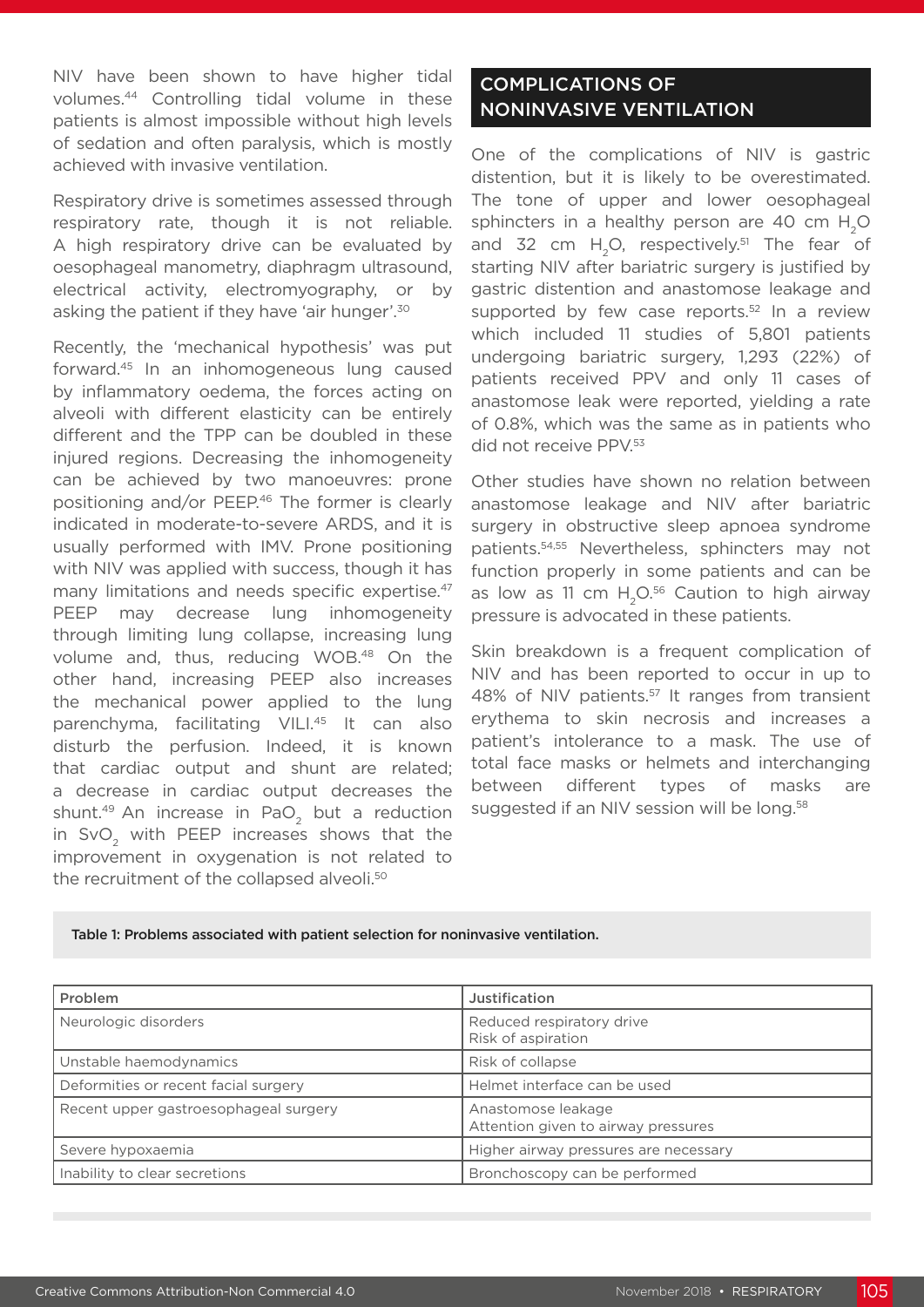Box 1: Predictors of noninvasive ventilation failure in acute respiratory failure.<sup>47</sup>

| Higher illness severity score (SAPS >34).                                                                          |  |
|--------------------------------------------------------------------------------------------------------------------|--|
| Presence of ARDS or CAP.                                                                                           |  |
| Failure to improve oxygenation after 1 hour of<br>treatment (PaO <sub>2</sub> :FiO <sub>2</sub> ratio $\leq$ 175). |  |
| Higher respiratory rate under NIV.                                                                                 |  |
| Need for vasopressors.                                                                                             |  |
| Need for renal replacement therapy.                                                                                |  |
| Lower arterial pH at baseline (in COPD).                                                                           |  |
|                                                                                                                    |  |

ARDS: acute respiratory distress syndrome; CAP: community-acquired pneumonia; COPD: chronic obstructive pulmonary disease;  $FiO<sub>2</sub>$ : fractional inspired oxygen; NIV: noninvasive ventilation; PaO<sub>2</sub>: arterial oxygen partial pressure; SAPS: Simplified Acute Physiology Score.

## HOW TO UNDERSTAND IF A PATIENT IS FAILING

The intensive care patient population can be heterogeneous, and it is logical to trial NIV in patients with respiratory failure unless a clear contraindication or potential harm is present. Problems associated with patient selection are given in Table 1.

The importance of detecting failing patients cannot be overemphasised because it is shown that delaying IMV increases mortality.22,59,60 Close evaluation is necessary after initiating NIV therapy and laboratory values can also assist managing clinicians. Accessory respiratory muscle involvement, such as the sternocleidomastoid muscle, is associated with increased WOB and respiratory drive, and diminishing activity of the sternocleidomastoid muscle can be used as a surrogate for adequate pressure support

level.<sup>61</sup> Predictors of failing NIV are summarised in Box 1. 41 Several studies have also addressed this situation.62-64 Minimum improvement in PaO<sub>2</sub>:FiO<sub>2</sub> after 1-2 hours of NIV, higher illness severity at admission, and higher respiratory rate were found to be indicators of NIV failure.<sup>65</sup>

If adequate oxygenation, relief of dyspnoea, or a decrease in respiratory rate cannot be achieved within 1 hour or the neurologic condition deteriorates, proceeding to intubation is necessary. Ventilator asynchrony is another major factor for NIV failure, but it has been shown that a clinician's ability to recognise this issue is low.66 Meticulous attention to flow and pressure waveforms is required after every change in the ventilator setting to improve patient outcomes. Appropriate interface selection is also crucial because leaks will cause an insensitive trigger, affecting patient tolerance and synchrony.<sup>65</sup>

### **CONCLUSION**

The relative success of NIV in respiratory failure patients with hypercarbia compared to hypoxaemic patients can be due to the more rapid reversible nature of the hypercapnic disease, such as muscle unloading and changes in the workload of the heart. The more time taken for the reversal in parenchymal infection, inflammation, or ARDS may necessitate more extended ventilatory support and careful observation of the patient. Favourable effects of NIV have been demonstrated in a select group of patients with CPO, patients with acute exacerbations of COPD, postoperative patients with atelectasis, and immunocompromised patients, though some concerns are inherent in most cases. It would be wise to select patients carefully according to observed pathophysiological changes.

#### References

- 1. Tobin MJ. Advances in mechanical ventilation. N Engl J Med. 2001;344(26):1986-96.
- 2. Galvin I et al. Distribution of blood flow and ventilation in the lung: Gravity is not the only factor. Br J Anaesth. 2007;98(4):420-8.
- 3. Nakamura MAM et al. Performance of ICU ventilators during noninvasive ventilation with large leaks in a total face mask: A bench study. J Bras Pneumol. 2014;40(3):294-303.
- 4. Pinsky MR. Recent advances in the clinical application of heart-lung

interactions. Curr Opin Crit Care. 2002;8(1):26-31.

5. Vieillard-Baron A et al. Diagnostic workup, etiologies and management of acute right ventricle failure. Intensive Care Med. 2018. [Epub ahead of print].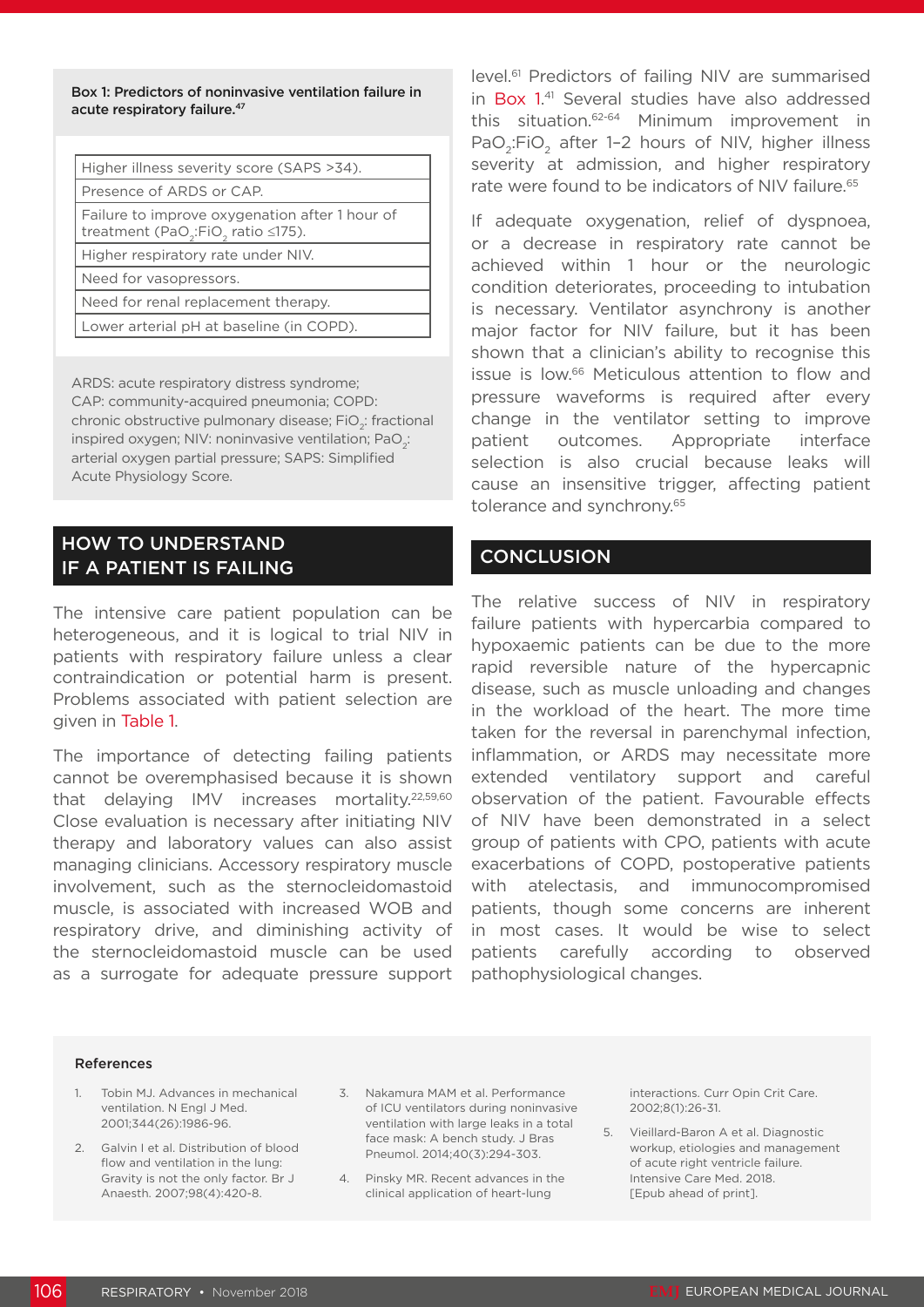- 6. Brochard L. Intrinsic (or auto-) PEEP during controlled mechanical ventilation. Intensive Care Med. 2002;28(10):1376-8.
- 7. Lindenauer PK et al. Outcomes associated with invasive and noninvasive ventilation among patients hospitalized with exacerbations of chronic obstructive pulmonary disease. JAMA Intern Med. 2014;174(12):1982-93.
- 8. Roberts CM et al. Acidosis, noninvasive ventilation and mortality in hospitalised COPD exacerbations. Thorax. 2010;66(1):43-8.
- 9. Ozyilmaz E et al. Timing of noninvasive ventilation failure: Causes, risk factors, and potential remedies. BMC Pulm Med. 2014;14:19.
- 10. Rochwerg B et al. Official ERS/ ATS clinical practice guidelines: Noninvasive ventilation for acute respiratory failure. Eur Respir J. 2017;50(2):1602426.
- 11. Keenan SP et al. Which patients with acute exacerbation of chronic obstructive pulmonary disease benefit from noninvasive positivepressure ventilation?: A systematic review of the literature. Ann Intern Med. 2003;138(11):861-70.
- 12. Confalonieri M et al. A chart of failure risk for noninvasive ventilation in patients with COPD exacerbation. Eur Respir J. 2005;25(2):348-55.
- 13. Teboul JL, Scheeren T. Understanding the Haldane effect. Intensive Care Med. 2017;43(1):91-3.
- 14. Scala R. Non-invasive ventilation in acute respiratory failure with altered consciousness syndrome: A bargain or an hazard? Minerva Anestesiol. 2013;79(11):1291-9.
- 15. Díaz GG et al. Noninvasive positivepressure ventilation to treat hypercapnic coma secondary to respiratory failure. Chest. 2005;127(3):952-60.
- 16. Cabrini L et al. Noninvasive ventilation and survival in acute care settings: A comprehensive systematic review and metaanalysis of randomized controlled trials. Crit Care Med. 2015;43(4):880-8.
- 17. Vital FM et al. Non–invasive positive pressure ventilation (CPAP or bilevel NPPV) for cardiogenic pulmonary oedema. Cochrane Database Syst Rev. 2013;(5):CD005351.
- 18. Huang HB et al. Use of noninvasive ventilation in immunocompromised patients with acute respiratory failure: A systematic review and metaanalysis. Crit Care. 2017;21(1):4.
- 19. Coudroy R et al. High-flow nasal cannula oxygen therapy versus noninvasive ventilation in immunocompromised patients with acute respiratory failure: An observational cohort study. Ann Intensive Care. 2016;6(1):45.
- 20. Brambilla AM et al. Helmet CPAP vs. oxygen therapy in severe hypoxemic respiratory failure due to pneumonia. Intensive Care Med. 2014;40(7): 942-9.
- 21. Cosentini R et al. Helmet continuous positive airway pressure vs oxygen therapy to improve oxygenation in community-acquired pneumonia: A randomized, controlled trial. Chest. 2010;138(1):114-20.
- 22. Carrillo A et al. Non-invasive ventilation in community-acquired pneumonia and severe acute respiratory failure. Intensive Care Med. 2012;38(3):458-66.
- 23. Confalonieri M et al. Acute respiratory failure in patients with severe community-acquired pneumonia: A prospective randomized evaluation of noninvasive ventilation. Am J Respir Crit Care Med. 1999;160(5):1585-91.
- 24. Delclaux C et al. Treatment of acute hypoxemic nonhypercapnic respiratory insufficiency with continuous positive airway pressure delivered by a face mask: A randomized controlled trial. JAMA. 2000;284(18):2352-60.
- 25. Cavalcanti AB et al. Effect of lung recruitment and titrated positive endexpiratory pressure (peep) vs low peep on mortality in patients with acute respiratory distress syndrome: A randomized clinical trial. JAMA. 2017;318(14):1335-45.
- 26. Cipulli F et al. Atelectrauma or volutrauma: The dilemma. J Thorac Dis. 2018;10(3):1258-64.
- 27. Bellani G et al. Noninvasive ventilation of patients with acute respiratory distress syndrome. Insights from the LUNG SAFE Study. Am J Respir Crit Care Med. 2017;195(1):67-77.
- 28. Frat JP et al. Predictors of intubation in patients with acute hypoxemic respiratory failure treated with a noninvasive oxygenation strategy. Crit Care Med. 2018;46(2):208-15.
- 29. Patel BK et al. Effect of noninvasive ventilation delivered by helmet vs face mask on the rate of endotracheal intubation in patients with acute respiratory distress syndrome: A randomized clinical trial. JAMA. 2016;315(22):2435-41.
- 30. Telias I et al. Is my patient's respiratory drive (too) high? Intensive Care Med. 2018. [Epub ahead of print].
- 31. Brochard L et al. Mechanical ventilation to minimize progression of lung injury in acute respiratory failure. Am J Respir Crit Care Med. 2017;195(4):438-42.
- 32. Amato MBP et al. Driving pressure and survival in the acute respiratory distress syndrome. N Engl J Med. 2015;372(8):747-55.
- 33. Cruz FF et al. Ventilator-induced lung injury during controlled ventilation

in patients with acute respiratory distress syndrome: Less is probably better. Expert Rev Respir Med. 2018;12(5):403-14.

- 34. Gattinoni L et al. The future of mechanical ventilation: Lessons from the present and the past. Crit Care. 2017;21(1):183.
- 35. Morais CC et al. High positive end-expiratory pressure renders spontaneous effort non-injurious. Am J Respir Crit Care Med. 2018;197(10):1285-96.
- 36. Yoshida T et al. Fifty years of research in ARDS. Spontaneous breathing during mechanical ventilation. Risks, mechanisms, and management. Am J Respir Crit Care Med. 2017;195(8):985-92.
- 37. Goligher EC et al. Evolution of diaphragm thickness during mechanical ventilation. Impact of inspiratory effort. Am J Respir Crit Care Med. 2015;192(9):1080-8.
- 38. Mauri T et al. Topographic distribution of tidal ventilation in acute respiratory distress syndrome: Effects of positive end-expiratory pressure and pressure support. Crit Care Med. 2013;41(7):1664-73.
- 39. Pinsky MR. Heart lung interactions during mechanical ventilation. Curr Opin Crit Care. 2012;18(3):256-60.
- 40. Mascheroni D et al. Acute respiratory failure following pharmacologically induced hyperventilation: An experimental animal study. Intensive Care Med. 1988;15(1):8-14.
- 41. Papazian L et al. Neuromuscular blockers in early acute respiratory distress syndrome. N Engl J Med. 2010;363(12):1107-16.
- 42. Sottile PD et al. Neuromuscular blockade is associated with the attenuation of biomarkers of epithelial and endothelial injury in patients with moderate-to-severe acute respiratory distress syndrome. Crit Care. 2018;22(1):63.
- 43. Russotto V et al. Respiratory mechanics in patients with acute respiratory distress syndrome. Annals of Translational Medicine. 2018. [Epub ahead of print].
- 44. Frat JP et al. High-flow oxygen through nasal cannula in acute hypoxemic respiratory failure. N Engl J Med. 2015;372(23):2185-96.
- 45. Gattinoni L et al. Regional physiology of ARDS. Crit Care. 2017;21(3):312.
- 46. Guerin C. The preventive role of higher PEEP in treating severely hypoxemic ARDS. Minerva Anestesiol. 2011;77(8):835-45.
- 47. Scaravilli V et al. Prone positioning improves oxygenation in spontaneously breathing nonintubated patients with hypoxemic acute respiratory failure: A retrospective study. J Crit Care.